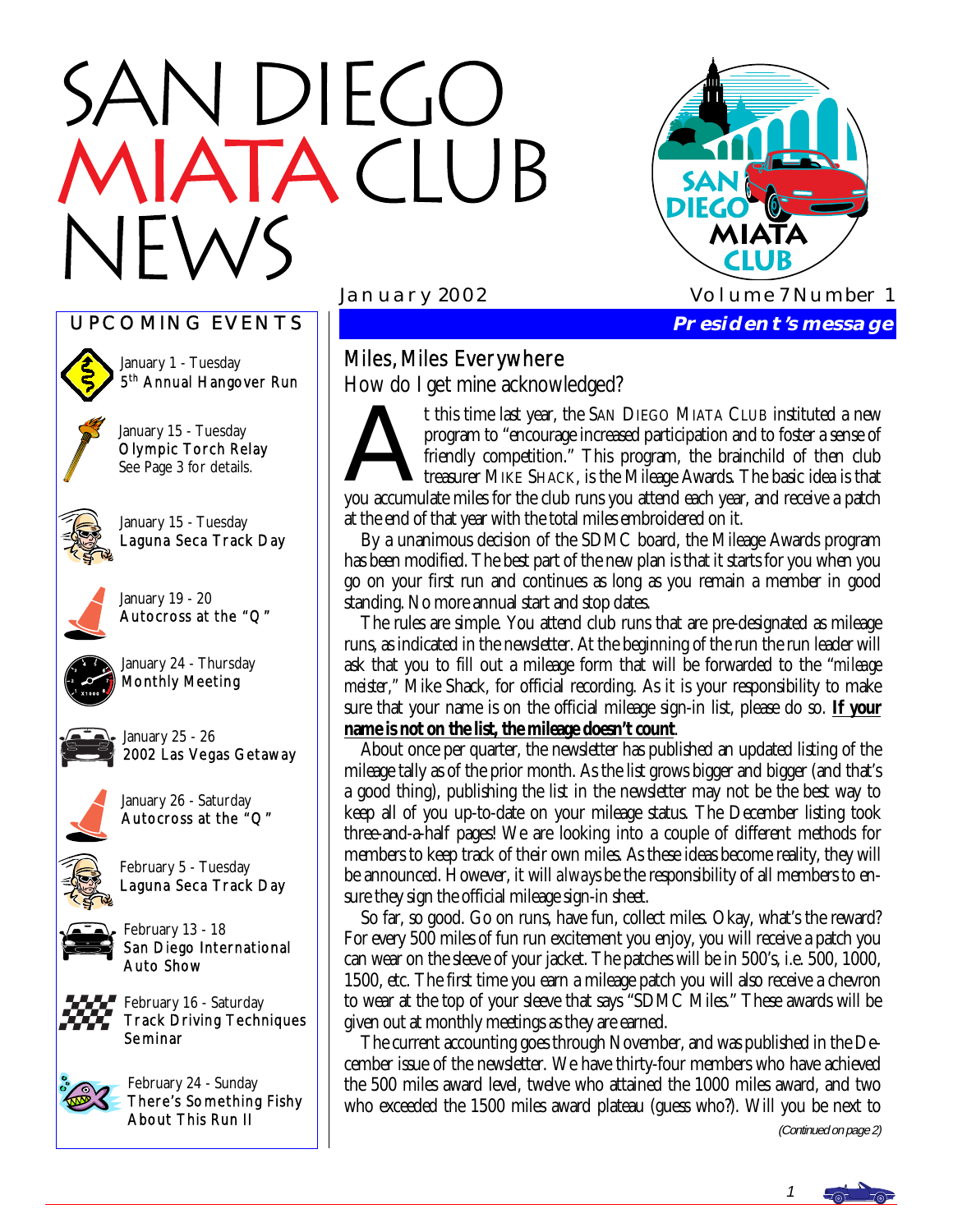#### **President's Message (Continued from page 1) MISSION STATEMENT**

have fun and receive a mileage award?

 Only officially-published (i.e. in this newsletter) SAN DIEGO MIATA CLUB or SDMC joint runs will count toward mileage. The newsletter will indicate which runs will be eligible for credit toward the mileage award on the "Upcoming Events" page. This does *not* include impromptu runs.

In summary:

- 1. Join the SAN DIEGO MIATA CLUB. Only members in good standing on the date of the run who complete the run (in a Miata) will accumulate miles for that run.
- 2. Go on a designated mileage run. Drivers and passengers (who are SDMC members) accumulate miles independently. Again, in a Miata. You can enjoy the run in an OTM if you want to, but cannot accumulate miles that way.
- 3. Fill out the official mileage signup sheet at the beginning of the run. If you don't sign the sheet, you don't get the miles.
- 4. Repeat steps 2 and 3 as many times as you can. That's the whole point!
- 5. When your accumulated miles reach 500, receive your first award, and then every 500 miles afterward.
- 6. HAVE FUN!
- $-$ ELLIOT



The purpose of the club is to<br>promote the enjoyment of, and enthusiasm for, one of the world's most exciting sports cars the Mazda Miata.

 Owning and driving a Miata is one of life's great pleasures, and adding the company and camaraderie of like-minded enthusiasts only enhances the experience. Won't you join the fun as we enjoy the beauty of San Diego County from the seat of a very special little roadster?

**Let's have fun driving our Miatas!** 

#### **Newsletter Team**

ANTHONY "NEVADABOB" WILDE - Editor [newsletter@sandiegomiataclub.org](mailto:newsletter@sandiegomiataclub.org) VOODOO BOB KRUEGER [voodoo@miata.net](mailto:voodoo@miata.net) DIANE LONG diaws@san.rr.com TOM SPRAGUE [tspraguepr@aol.com](mailto:tspraguepr@aol.com) Copies by SEAN O'CONNOR SIGN UP (858) 486-6771

# Online Resources

his is a friendly reminder about the SAN DIEGO MIATA



are the mail addresses for mail services:

Post message: [SDMC-List@yahoogroups.com](mailto:SDMC-List@yahoogroups.com) Subscribe: [SDMC-List-subscribe@yahoogroups.com](mailto:SDMC-List-subscribe@yahoogroups.com) Unsubscribe: [SDMC-List-unsubscribe@yahoogroups.com](mailto:SDMC-List-unsubscribe@yahoogroups.com) List owner: [SDMC-List-owner@yahoogroups.com](mailto:SDMC-List-owner@yahoogroups.com) SDMC mail page: <http://groups.yahoo.com/group/SDMC-List>

Mail can be delivered individually, or as a daily digest. Also, there is an "Upcoming Events" only list. Please email [SDMC-Events-owner@yahoogroups.](mailto:SDMC-List-owner@yahoogroups.com) [com](mailto:SDMC-List-owner@yahoogroups.com) for inclusion to this list.

— ROBERT "JTBOB" HOLLAND Webmaster/Postmaster

# **Board of Directors**

Executive Board **President**  ELLIOT SHEV (858) 679-0777 [president@sandiegomiataclub.org](mailto:president@sandiegomiataclub.org)

**Vice President**  SAL CAUSARANO (760) 787-0624 [vicepresident@sandiegomiataclub.org](mailto:vicepresident@sandiegomiataclub.org)

**Secretary**  JACK DILUSTRO (858) 484-2427 [secretary@sandiegomiataclub.org](mailto:secretary@sandiegomiataclub.org)

**Treasurer**  JIM BROKAW (619) 421-2110 [treasurer@sandiegomiataclub.org](mailto:treasurer@sandiegomiataclub.org)

Administrative Board **Membership**  DAVE MARTIN & GALE CHAN (619) 582-2448 or (858) 492-9227 [membership@sandiegomiataclub.org](mailto:membership@sandiegomiataclub.org)

**Events Coordinator**  STEVE WAID (760) 432-0727

[events@sandiegomiataclub.org](mailto:events@sandiegomiataclub.org)

**Club E-mail Postmaster/Webmaster**  ROBERT "JTBOB" HOLLAND (858) 549-4011

[webmaster@sandiegomiataclub.org](mailto:webmaster@sandiegomiataclub.org)

**Club Regalia**  PAULA KENNISON & ROSALIND SCOTT (858) 271-8498 or (760) 789-3872 [regalia@sandiegomiataclub.org](mailto:regalia@sandiegomiataclub.org)

**Newsletter** 

ANTHONY "NEVADABOB" WILDE (858) 693-8095

[newsletter@sandiegomiataclub.org](mailto:newsletter@sandiegomiataclub.org)

To send e-mail to all members of the board: [board@sandiegomiataclub.org](mailto:board@sandiegomiataclub.org)

# **Notices**

The SAN DIEGO MIATA CLUB is a non-profit California corporation. The *SAN DIEGO MIATA CLUB NEWS* is the monthly newsletter of the SAN DIEGO MIATA CLUB. Use of articles or stories by other Miata clubs is hereby granted, provided proper credit is given. Submissions to the newsletter are welcomed and encouraged. Where possible, please e-mail your submissions to the newsletter editor. Submissions can also be mailed to the club's post office box.

**Submission deadline is the 15th of each month.** 

*Editor reserves the right to edit all submissions.* The SAN DIEGO MIATA CLUB has established a dedicated World Wide Web Home Page at:

[www.sandiegomiataclub.org](http://www.sandiegomiataclub.org) Dedicated 24-hour voice message line: (619) 582-2448

> SAN DIEGO MIATA CLUB P.O. Box 23081 San Diego CA 92193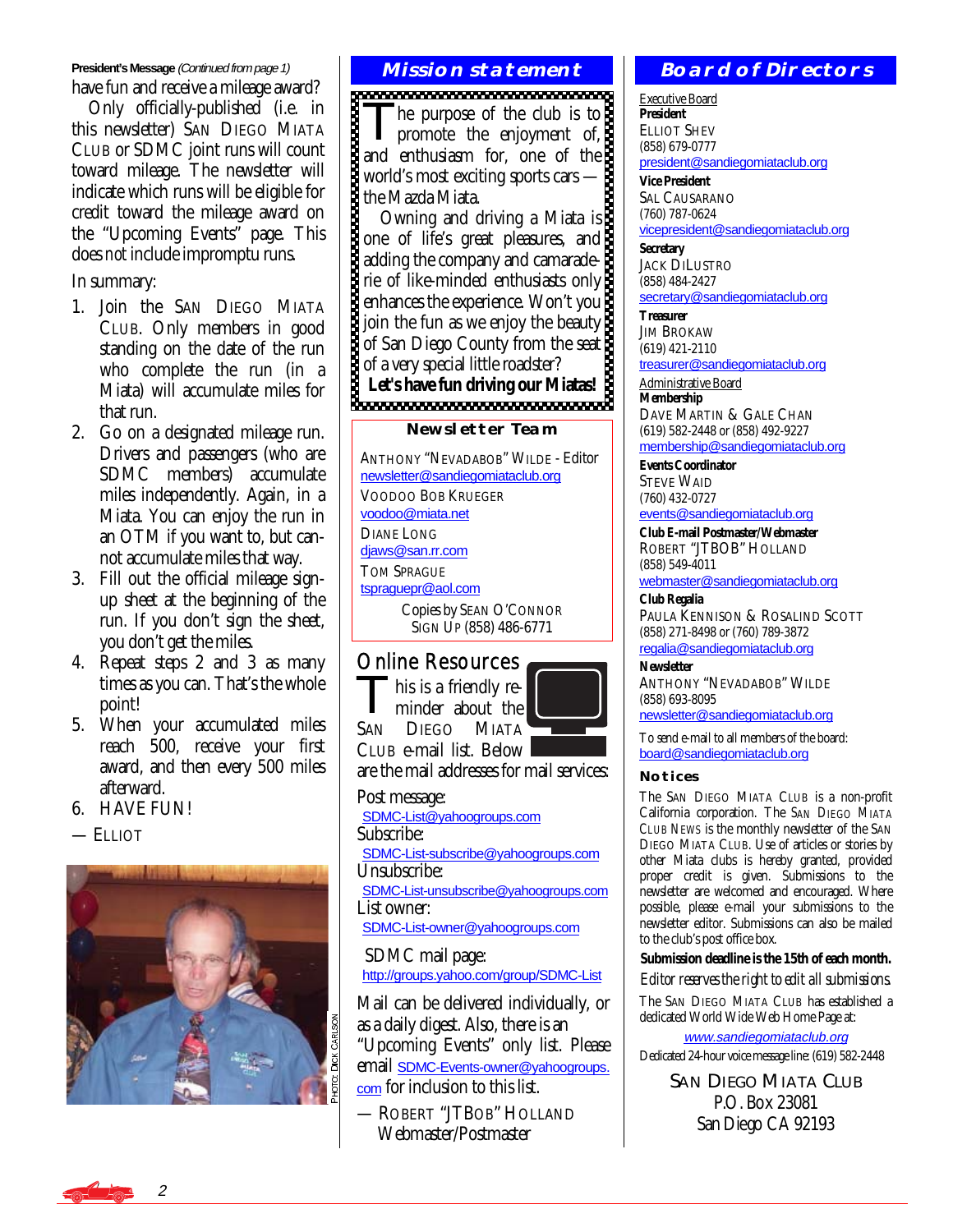# **Upcoming Events for the month of January**

#### 5<sup>th</sup> Annual Hangover Run **Date:** Tuesday, January 1



**Departure Time:** 1:02 p.m.

**Meeting Place:** Washington Mutual Bank parking lot (no bathrooms) 27632 Crown Valley Parkway, Mission Viejo

**Host: K. ZACK BROADBENT,**<br>racerzack@aol.com

(714) 381-9666 (mobile)

#### *This run qualifies toward Mileage Award.*

This year, the Hangover Run will again be an afternoon/early evening drive. Hopefully, this time we'll finish before anyone gets lost in the dark. Our drive will include sweeping vistas of the Pacific Ocean, dramatic views of Lake Elsinore, and steep, hilly driving. Of course, it wouldn't be the Hangover Run without the signature 27% downgrade that everyone loves.

 Come prepared to drive with a full tank of gas. Eat lunch and use the restroom *before* the run begins, as this time the food comes *after* the run.

 It would be great if we could top the 2001 Hangover Run in attendance (107 cars), and the 2002 version will include SOCALM, SDMC, the SoCal7s RX-7 club and the San Diego RX-7 Club. Yes, this is a "monster run," so come prepared for the occasional several-minute stop along the way for the sweep car to catch the lead. This will be a fun, casual, scenic drive, with the lead car staying at a relaxed pace. If you're hoping to start the new year by testing your suspension or new supercharger, this is NOT the run to do it. After all, this is the "hangover" run—who wants to drive at the limit with a hangover?

*Directions:* Exit the 5 freeway at Crown Valley Parkway. Go east (uphill, towards the Mission Viejo Mall). Turn left at the second light (El Regateo/Medical Center Rd). Turn left immediately at the stop sign/T. Turn left into the first parking lot (Washington Mutual Bank/ OCTFCU).

# Olympic Torch Relay

**Date:** Tuesday, January 15 **Time:** 8:06 a.m. **Place:** Laguna Beach, Pacific Coast Highway and Anita Street*.*

SDMC member CATHY PHILLIPS has been chosen to carry the Olympic torch as it passes through our area. Cathy was nominated by a group she works with, Canine Companions for Independence, who train assistance dogs for people with disabilities.

 Cathy will carry the torch for 1/5 of a mile. Let's all show up and cheer her on!

# Laguna Seca Track Day

**Date:** Tuesday, January 15 **Place:** Mazda Raceway at Laguna Seca (Monterey, CA)

**Coordinator:** Aaron Tachibana,

 [tach9@pacbell.net](mailto:tach9@pacbell.net), (408) 738-3290 The day begins with a drivers meeting and a lead-and-follow around the track. Instructors are available to ride with you, give you a ride in their cars, or to drive your Miata with you as the passenger. There will be three groups running 20 minute sessions: novice, intermediate, and advanced. Novice and intermediate are limited to passing ONLY in designated straights. Because there are only three run groups (Laguna Seca strictly regulates the number of vehicles on the track at one time), you'll have the opportunity to drive over 100 miles on the track.

 You must have a Snell 95 or later helmet, a 4-point (or better) roll bar and have your Miata tech inspected by a state-certified mechanic (such as LARRY DENNSTEDT).

**Cost** is \$325—Although the registration date has passed, there may still be room. Contact Aaron ASAP if you are interested.

#### Autocross

**Dates:** Saturday, January 19 Sunday, January 20



**Time:** 9 a.m. **Place:** Qualcomm Stadium Mission Valley, west lot, SDAD Saturday, practice. Sunday, championship event.

# Monthly Meeting

**Date:** Thursday, January 24 **Time:** 6 p.m. **Place:** Boll Weevil



 9330 Clairemont Mesa Blvd. (at Ruffin Road), San Diego (858) 571-6225

This event is the single best way to meet your fellow club members, ask questions, share stories, etc.

*Don't miss the fun!* 

# 2002 Las Vegas Getaway



**Dates:** January 25 - 26 **Place:** Harrah's

**RSVP:** BARI RUSSELL, (949) 588-1531

or [barirussell@earthlink.net](mailto:barirussell@earthlink.net)

As you old timers know, it's time to start rolling those coins you have been collecting all year. Yep, those tables and machines are hungry for our money!

 Even though the deadline has long since passed, please feel free to still contact me for possible room availability at these awesome rates of Friday at \$60 and Saturday at \$65. As long as there are rooms available this rate will stand. There is always the chance that someone will cancel...but I can't imagine anyone canceling out on this funfilled weekend.

# Autocross

**Dates:** Saturday, January 26 **Time:** 9 a.m. **Place:** Qualcomm Stadium



 Mission Valley, southeast lot, SCAT, practice.

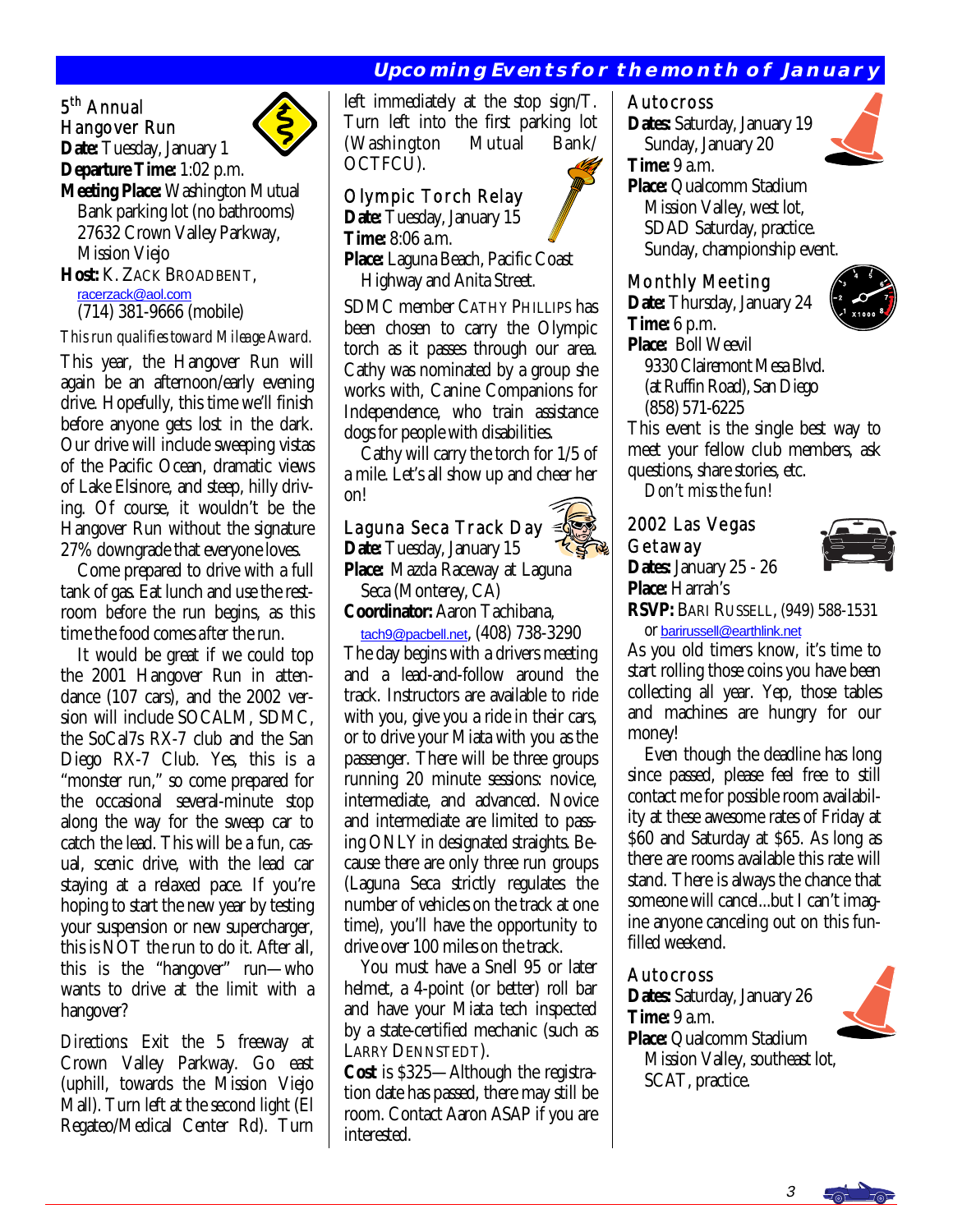# **future events**

Laguna Seca Track Day **Date:** Tuesday, February 5

**Place:** Mazda Raceway at Laguna Seca (Monterey, CA) **Cost:** \$325

See the "Laguna Seca Track Day" on January 15th (listed on page 3) for the details.



### San Diego International Auto Show Date: February 13-18

Ì

**Place:** San Diego Convention Center

 111 W. Harbor Drive, San Diego. **Contact:** STEF GOULD, [stef@miata.net](mailto:stef@miata.net), (619) 297-4272

SDMC has, once again, been offered the chance to "work" Mazda's exhibit alongside their salesmen at the San Diego International Auto Show. Mazda recognizes our enthusiasm for their products and hopes that some of it will rub off on the general public! Your "job" will be to talk to the public about Mazda, the Miata, and the SAN DIEGO MIATA CLUB. *Free* admission for volunteers (you'll have to pay for your own parking—approx \$4).

 Don't delay; if you'd like to help out at Mazda's exhibit please contact Stef Gould with your first, second, and third choice of day/shift.

 Shifts will be 6 hours long— Morning (10 a.m. - 4 p.m.) and Evening (4 p.m. - 10 p.m.). On Wednesday, there will be one shift: 3 p.m.- 9 p.m. There will be two shifts per day Thursday thru Sunday. On Monday (President's Day), morning only, as the show will close in the early evening.

# Track Driving Techniques Seminar

Date: Saturday, February 16 **Time:** 9 a.m. - 1 p.m. **Place:** Mazda North America Opera tions Headquarters 7755 Irvine Center Drive, Irvine, CA **Event coordinator:** STEF GOULD, [stef@miata.net](mailto:stef@miata.net), (619) 297-4272

This classroom seminar is for members who have driven on a track (or are considering it). Aaron Tachibana will lead the seminar which will be covering apexes, turn in, driving performance techniques, reading the lines, braking, shifting, etc.—All of the things he tries to cover at a Track Day but, because of time constraints, can only skim the surface of at the track. Aaron has been producing Track Days at Laguna Seca, Thunderhill, and Sears Point for the past six years. There is no charge to attend the seminar.

 After the seminar you have the option to adjourn to a local restaurant for lunch and continued camaraderie. **Please RSVP to Stef Gould**. We need an accurate count for seating arrangements at Mazda Corporate.

*Directions:* Exit I-5 at Alton Parkway. Head West (toward the Irvine Spectrum). Turn Right onto Gateway. Turn Right into the Mazda parking lot.

# There's Something Fishy About This Run! II

**Date:** Sunday, February 24 **Meeting Time:** 9 a.m. **Meeting Place:** TBA **Run Leader:** RICH BEST, (619) 221-1974 or [richbest@webtv.net](mailto:richbest@webtv.net) Details in the February newsletter.

Laguna Seca Track Day **Date:** Monday, March 25 **Place:** Mazda Raceway at

 Laguna Seca (Monterey, CA) **Cost:** \$350

See the "Laguna Seca Track Day" on January 15th (listed on page 3) for the details. Ì

# Danny McKeever's

Fast Lane High Performance Driving School **Dates:** May 4 - 5 **Place:** Streets of Willow Springs **Coordinator:** Robert Arance,

(661) 295-8140 x490 or [roberta@uvdi.](mailto:roberta@uvdi.com) [com](mailto:roberta@uvdi.com).

The first Miata High Performance Driving School of the year is tentatively scheduled for the weekend of May 4th and 5th.

 Open to drivers of all skill levels, from the novice who wants to learn how to be a safer driver to weekend racers. You will be grouped according to your comfort level and track experience for maximum safety. Limited to a maximum of 30 drivers, no roll bar required, helmets and driving suits available for use. Teenagers welcome with signed parental consent form. If interested, please contact Robert and get on the reservation list!

 More details as they become available. Cost will be approximately \$350 for the 2-day school, or \$175 for one day.

# The Search for Madonna 2002 **When:** May 4-6

To be a "searcher" you must do the following as soon as possible to ensure that you are able to have the best selection of rooms.

- 1. Go to the Madonna Inn Web page and make your room selection. [www.madonnainn.com](http://www.madonnainn.com)
- 2. Call the Madonna Inn and reserve your room. Be sure to say "Miata club" so that you can access the reserved block of rooms. All base rooms (you will be able to figure it out on the Web page) are priced at \$137. This is the 2001 price. They will go up in 2002.
- 3. Call or e-mail me with your room selection, by room name and number.
- 4. If you want to upgrade, naturally the room prices go up, but you still will get the 2001 price.
- 5. Sit back and wait. Anticipation is half the fun. There will be changes to this year's search itinerary. Those of you that have searched before will experience some new twists. (Pun intended)

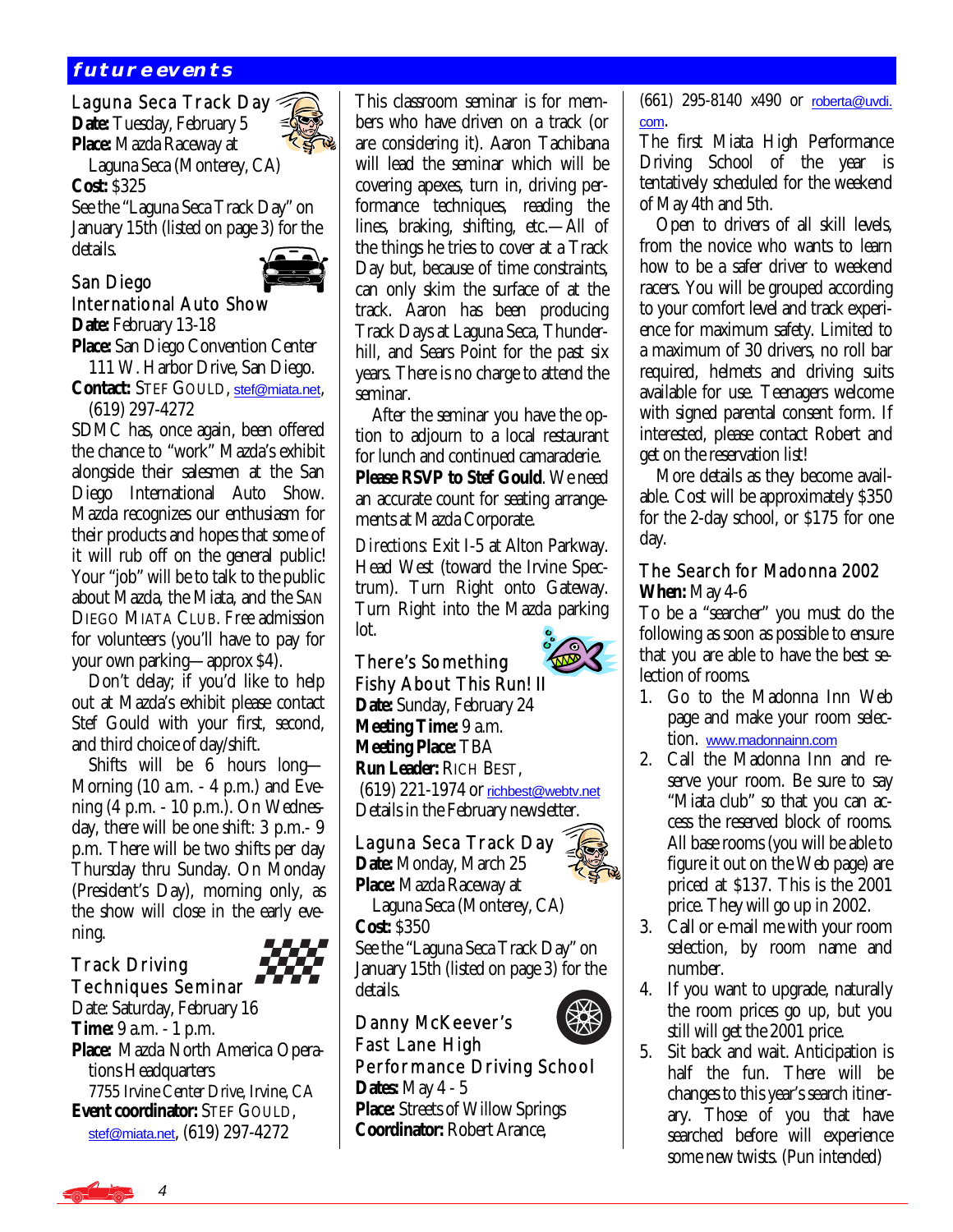# **member profile**

#### — MARKY & ED PITTS

— MARKY & ED PITTS<br>
th a big birthday<br>
coming up, MARKY<br>
PITTS knew exactly<br>
what she wanted: coming up, MARKY PITTS knew exactly what she wanted: a new 1990 Mariner Blue Miata (although she had never seen one, except in pictures). Husband ED had shopped around and knew that the going price was a premium of \$1,500 over the MSRP of \$13,400 and that waiting lists were weeks, if not months, long.

 So in early January, Ed went out to get on a waiting list and—surprise the now-defunct Mazda agency in Car Country Carlsbad had not one, but two, gleaming red Miatas in the showroom. They were available for (an unheard-of) test drive and (could it be true?) purchase! Ed figured the test drive could be on the way home, but only if it was the right car.

 The right car had to be blue (because Marky said so), and it had to be a base model (because the romance of the car right then was in its being light, simple, sporty, and fun—like the roadsters they only dreamed of owning in their youth). The salesman found the right car in Orange County and made the trade the next day. When Marky and Ed went in to finalize the purchase, the manager took \$400 off the premium to get them to drive the car away that night instead of bringing in a bank check the next day.

 Everybody was happy, and when people came from far and wide to celebrate Marky's half-century, the Mariner Blue Miata was angled across the two-car driveway with a bouquet of balloons to greet them. The Mariner Blue was more brilliant than any of the balloons.

 And, for the first year, the MARKY P-licensed Miata had a fairly easy life as an ornament, conversation piece, cruiser, and daily driver to Marky's



UCSD job administering bio-research ethics regulations. Whenever she and her colleagues had to make a trip off campus, everybody wanted to ride with Marky.

 While cruising, the Miata drew stares and comments. It was like walking a puppy in the park. White Miatas and other blue ones would wave or "blink" their headlight covers as they passed (red ones were usually too cool to show they noticed).

 But the mettle (and even the metal) of the MARKY P Miata was soon to be tested. It all started because the Miata's world-class handling made the family sedan (a Corolla) feel like a marshmallow. So Ed swapped out just about all the Corolla suspension parts that were swappable and, when he wanted to test his handiwork, discovered the existence of the San Diego Autocross Association.

 Ed scouted the event and was convinced (and convincing) enough that Marky and he bought helmets and showed up at the Jack Murphy Stadium parking lot for a practice day in April 1991. The SDAA (now Solo II Committee of the San Diego Region of SCCA) was a group of really nice people. Ed got help with driving techniques for his Corolla, but Marky was mobbed with attention from a group of young, national-class drivers, eager to teach, ride, demo-drive, or just watch and kibitz about the car which was still a scarce breed at autocross events.

 They were hooked. Marky was amazed at what her Miata could do, and the social atmosphere with all different kinds of people with one challenging hobby in common was great fun. Of course, as happens with hobbies, one thing led to another. First the Miata got a set of race tires. Then it was a stabilizer bar, adjustable shocks, 2-inch exhaust, limited-slip differential, competition lap belt and even a custom tire-and-tool trailer Ed

(Continued on page 6)

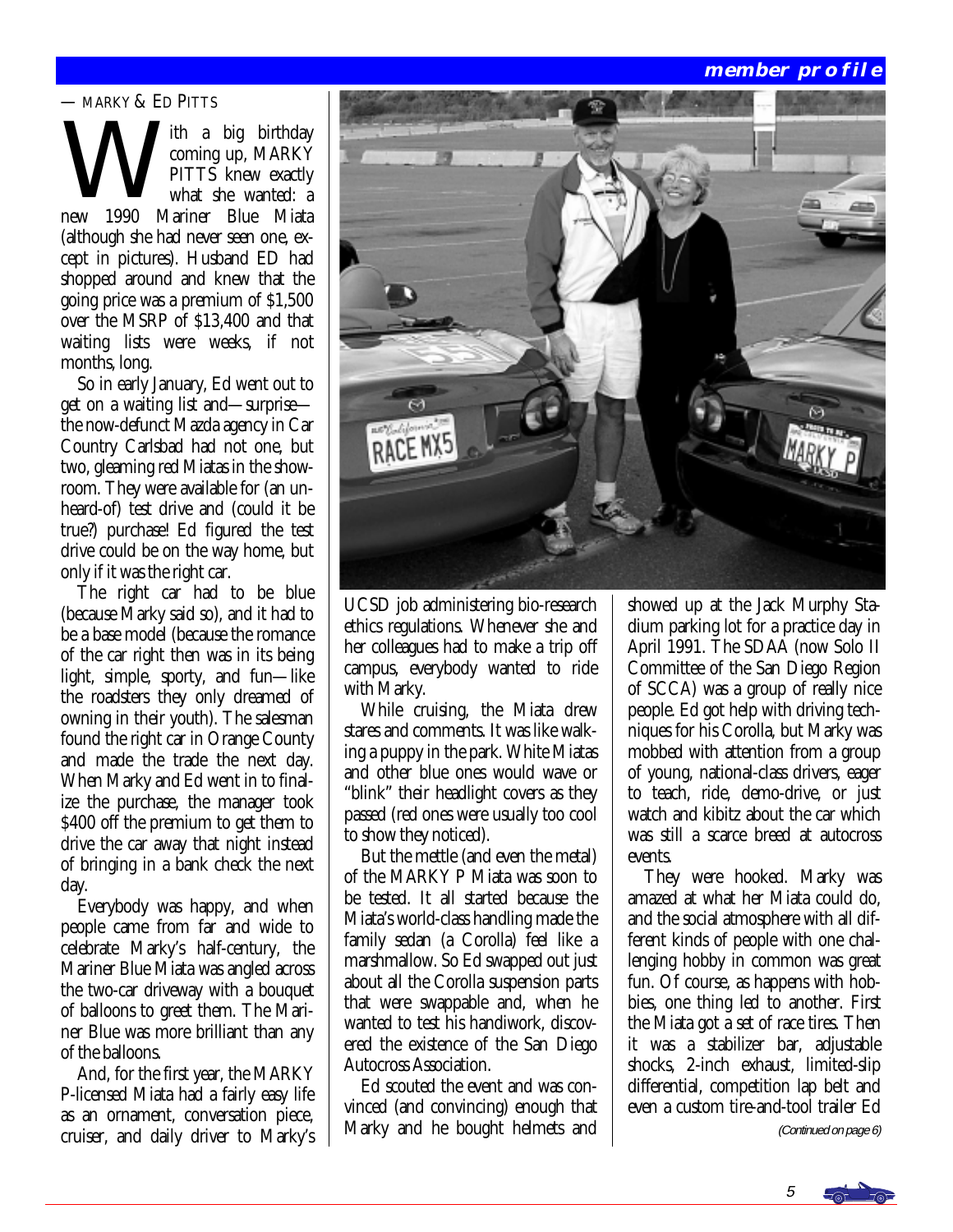#### **Member Profile** (Continued from page 5)

built that carried eight wheels at a time.

 With the blue Miata in full SCCAstock competitive form, Ed retired the Corolla and became Marky's codriver. Still, "everybody" wanted to drive it, and just about everybody did. Marky shared the car with other codrivers on a regular basis and a lot of them showed the car could be driven much faster than its owners did. In fact Rob Faukner piloted the car in the 1994 Valvoline Pro Solo event in San Diego and won the overall shootout against all classes of cars at the end of the two-day event. Marky's only instruction to him was to move away from her car when he sprayed the champagne.

 Marky managed to pick up first place trophies for annual points in the C Stock Ladies class in 1993 and 1994 (Ed's seventh-place trophies are dwarfed on their hallway bookshelves). Ed's consolation is that he won the design contest, creating the Solo II SCCA San Diego logo that is currently in use.

 Marky also took first-place trophies for both days of the ladies stock indexed class runs at the Lone Pine Time Trials on the old Manzanar airfield in 1993. Ed learned why it's important to keep your mouth closed when spinning off-line at 60 mph in an open car when the pavement is<br>covered with desert-wind-blown covered with desert-wind-blown gravel.

 The Miata was as great on the higher-speed course as it was in autocross, and was a trusty hauler to and from the races. It topped a High Sierra pass of more than 10,000 feet as though it did not have a trailer with eight tires, tools, and a week's travel luggage in tow; the temperature gauge looked like it was "painted" at normal.

 Life got too busy for autocross in 1995 with a new house in the back side of Oceanside (behind Jeffreys Ranch off Route 76), a backyard to design and build, and increasing work and travel demands. Marky's lobbying, training, and organizing activities related to UCSD took her on as many as 10 trips a year as far as the East Coast (getting to see the grandkids was a bonus) and Hawaii. Ed's work as a business-magazine publisher kept up its demands on his time as well. It wasn't until last fall that Ed got back to autocrossing with a new Miata and



their son-in-law Chuck Dow as copilot and pit crew. Marky's still looking for a window in her schedule that matches an autocross date.

 In spite of the time crunch, Marky and Ed opened a new Miata chapter in their lives in 2001. You will now see the MARKY P plate on an emerald mica 2001 LS (running daily between Oceanside and La Jolla), and Ed took the RACE-MX5 plate off the tire trailer to put on his red 2001 LS. Both cars have the 6-speed transmission and all the available luxury appointments. The only difference is that Marky's has ABS, Ed's does not (which is his one concession to sportscar purity over modern comforts).

 The 2001 MARKY P Miata is already proving its strength. It was rearended on I-5 in early December by a good-sized Chevy, and both airbags deployed on impact. The damage to the Miata was strictly confined to the bumper, its bracket and trim, and Marky was fine. With about \$1,000 and some expert painting at Rancho Auto Body, the emerald Miata should be returned to its glory.

 But, does the story of Marky's 1990 Mariner Blue Miata end here? No, it does not. It, and its unique tire trailer, have also begun a new chapter under the ownership of Steve Coe, who was leading the C Stock autocross class the last time we saw the points. Steve said the car, with more than 175,000 miles, is capable of winning on any day, being actually stronger than the newer Miata he was sharing at the beginning of the season that had less than half that mileage.

 Marky and Ed believe that the regular use of fully synthetic oil, changed every 3,000 miles, is what has kept the little engine going, and going, and going, on to new autocross victories. Feed it well, run it hard, and your Miata will take care of you — and its next owner as well.

— ED PITTS

*To be included in our ongoing series of Member Profiles, write a short (200-400 word) summary and email it to:* 

[newsletter@sandiegomiataclub.org](mailto:newsletter@sandiegomiataclub.org)

*You can also mail it to the Club P.O. Box. Please include a photo. We want to be able see your face. — Your photo will be returned.*

# Badges?

**Algerity** ave you been wondering where to get those nifty engraved plastic name badges that have been turning up on members at the latest events? They are available for mere \$6.50 each, including shipping to your home, from VICKY KRUEGER.

 You will need to give her cash up front, as the badges need to paid for in advance. Lots of colors are available to match your Miata.

 See Vicky at a monthly meeting or e-mail her at [vicky@teamvoodoo.com](mailto:vicky@teamvoodoo.com).

6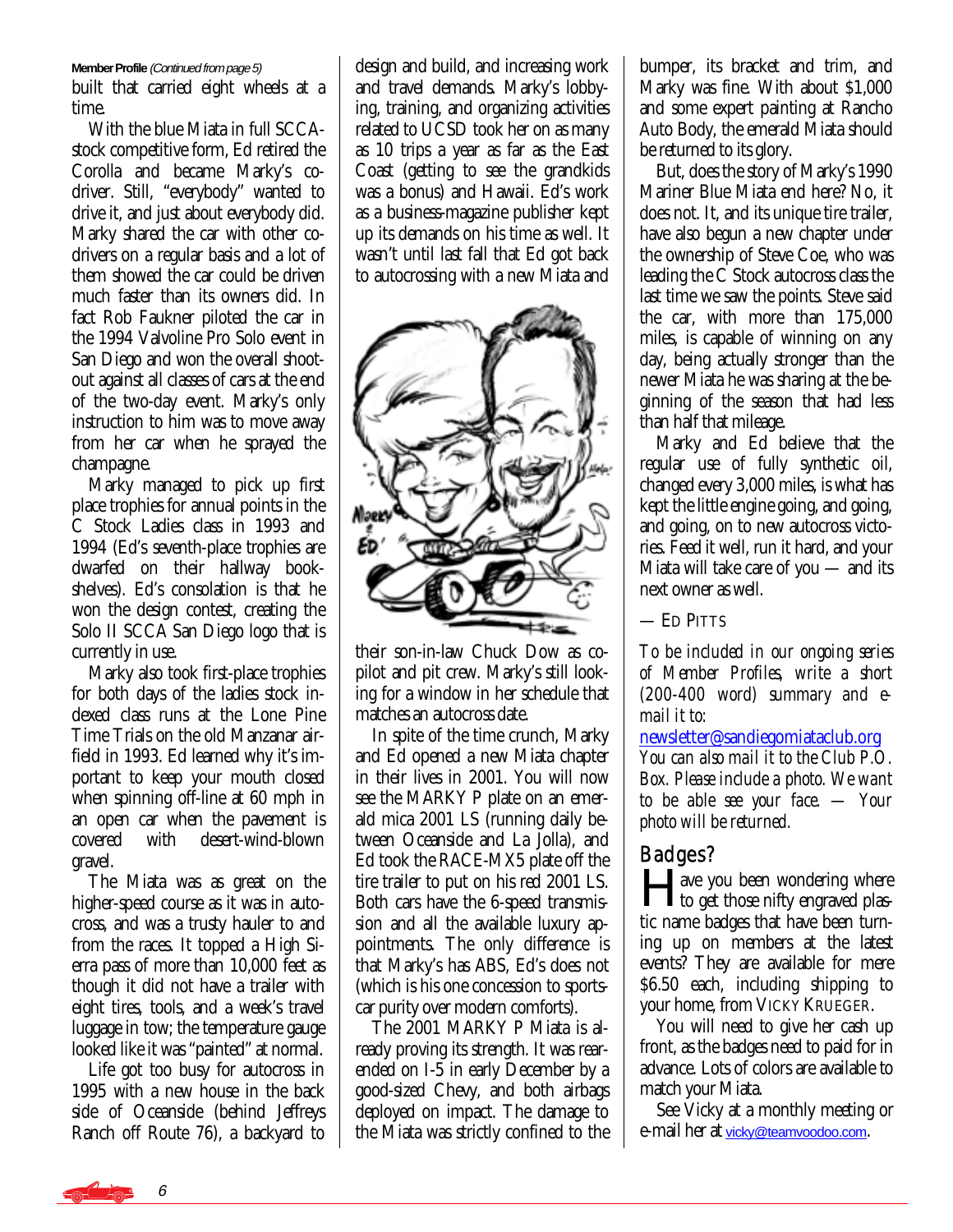**RMATION** 

 1 Teal (custom) 8 Unreported\*

have a Miata at this time.

Unreported means a member does not

|                                                                                                                                                                                                                                                                                                                                                                                                                                                                                                                                                       |                                                                                                                                                                                                                                                                                                                                                                                                                                                                                                                                                                                                                                                                                                        |                                                                                                                                              | <u> MEMBERSHIP INFORMA I ION</u>                                                                                                                                                                                                                                                                                                                                                                                                                                                                                                                                                                                                      |
|-------------------------------------------------------------------------------------------------------------------------------------------------------------------------------------------------------------------------------------------------------------------------------------------------------------------------------------------------------------------------------------------------------------------------------------------------------------------------------------------------------------------------------------------------------|--------------------------------------------------------------------------------------------------------------------------------------------------------------------------------------------------------------------------------------------------------------------------------------------------------------------------------------------------------------------------------------------------------------------------------------------------------------------------------------------------------------------------------------------------------------------------------------------------------------------------------------------------------------------------------------------------------|----------------------------------------------------------------------------------------------------------------------------------------------|---------------------------------------------------------------------------------------------------------------------------------------------------------------------------------------------------------------------------------------------------------------------------------------------------------------------------------------------------------------------------------------------------------------------------------------------------------------------------------------------------------------------------------------------------------------------------------------------------------------------------------------|
| <b>New Members!</b><br><b>WELCOME</b> to our newest members<br>(since last newsletter):<br><b>ANDY DEVENDORF &amp; JENNIFER BRUCE</b><br>Oceanside<br>1999 White Touring<br><b>SCOTT &amp; CHRIS GRAVES</b><br>Poway<br>1990 Mariner Blue A<br><b>JAMES GRUNDY</b><br>San Diego<br>1994 White C<br>PATRICK O'SULLIVAN<br>Oceanside<br>1999 Silver PEP<br><b>JAMES &amp; PEGGY SANDERS</b><br>Temecula<br>1995 Red PEP<br><b>DYANNA &amp; LES SMITH</b><br>San Diego<br>1993 LE (Black)<br><b>BRUCE &amp; LYNNE STANLEY</b><br>San Diego<br>1995 White | <b>Renewing Members</b><br>(since last newsletter):<br>DAVE & LOIS MARTIN<br><b>JON BRAISTED</b><br><b>JOSEPH &amp; GISELLE GIGLIELLO</b><br><b>RICK &amp; DEBORAH GREEN</b><br><b>ANNE C. HENRY</b><br><b>KEN &amp; MARQUITA KEACH</b><br><b>KEVIN LARUE</b><br>DAVID & BETH LEVY<br>DAVID & LEANNE LYNN<br><b>GREG &amp; CHRIS MAISER</b><br><b>MICHAEL MORGAN</b><br>MICHAEL & SUSAN PASTERKIEWICZ<br><b>JEFF &amp; KIM PENTA</b><br><b>RICHARD RANSBURG</b><br><b>&amp; ELIZABETH DOUGLASS</b><br><b>BOBBY RUSSELL</b><br><b>MIKE &amp; ANDI SCHWARTZ</b><br><b>BENGT SPETSMARK</b><br><b>ROBERT &amp; DARLINE VALENTINE</b><br><b>BOB &amp; KATHY WELTY</b><br><b>BRANDT &amp; JANICE ZIEGLER</b> | 98<br>50<br>37<br>33<br>32<br>15<br>12<br>11<br>10<br>10<br>9<br>9<br>8<br>8<br>7<br>7<br>$\overline{5}$<br>$\overline{c}$<br>$\overline{c}$ | <b>Membership Statistics</b><br>As of December 22, 2001, there are<br>356 memberships (143 single, 213<br>dual) for a total of 569 members. We<br>have 18 multi-Miata memberships,<br>17 double and 1 <i>triple</i> Miata owners!<br>Memberships by Miata Color:<br>Red<br>White<br><b>Black</b><br><b>Silver</b><br><b>Emerald Green</b><br>Montego Blue<br><b>BRG</b><br>Sapphire Blue<br><b>Mariner Blue</b><br>Yellow<br>Marina Green<br><b>Twilight Blue</b><br>Mahogany<br><b>Starlight Blue</b><br><b>Crystal Blue</b><br>Laguna Blue<br><b>Merlot</b><br><b>Evolution Orange</b><br><b>Midnight Blue</b><br>Eggplant (custom) |

# Calling All Candidates!

We will be publishing biographical profiles in the April newsletter for candidates seeking elected office at the SAN DIEGO MIATA CLUB annual meeting in April. *The date of the meeting had not been set at the time of publication.* If you are interested in being considered for election, you are encouraged to submit a short (200-300 word) biographical profile. Include your name and a brief description of your qualifications, skills, desires, or goals as a member of the executive board.

This is an opportunity for potential nominees to let club members know about their desire to serve the membership.  $\star \star$ <br>owever, a biographical profile is not a requirement for nomination and election at the annual meeti However, a biographical profile is not a requirement for nomination and election at the annual meeting.

Please send your profiles to the club post office box, or e-mail them directly to the editor at

[newsletter@sandiegomiataclub.org](mailto:newsletter@sandiegomiataclub.org).

Only profiles received by March 15 will be included in the April edition of the newsletter.

—EDITOR

\*\*\*\*\*\*\*\*\*\*\*\*\*\*

\*\*\*\*\*\*\*\*\*\*\*\*\*\*\*\*\*\*\*\*\*\*\*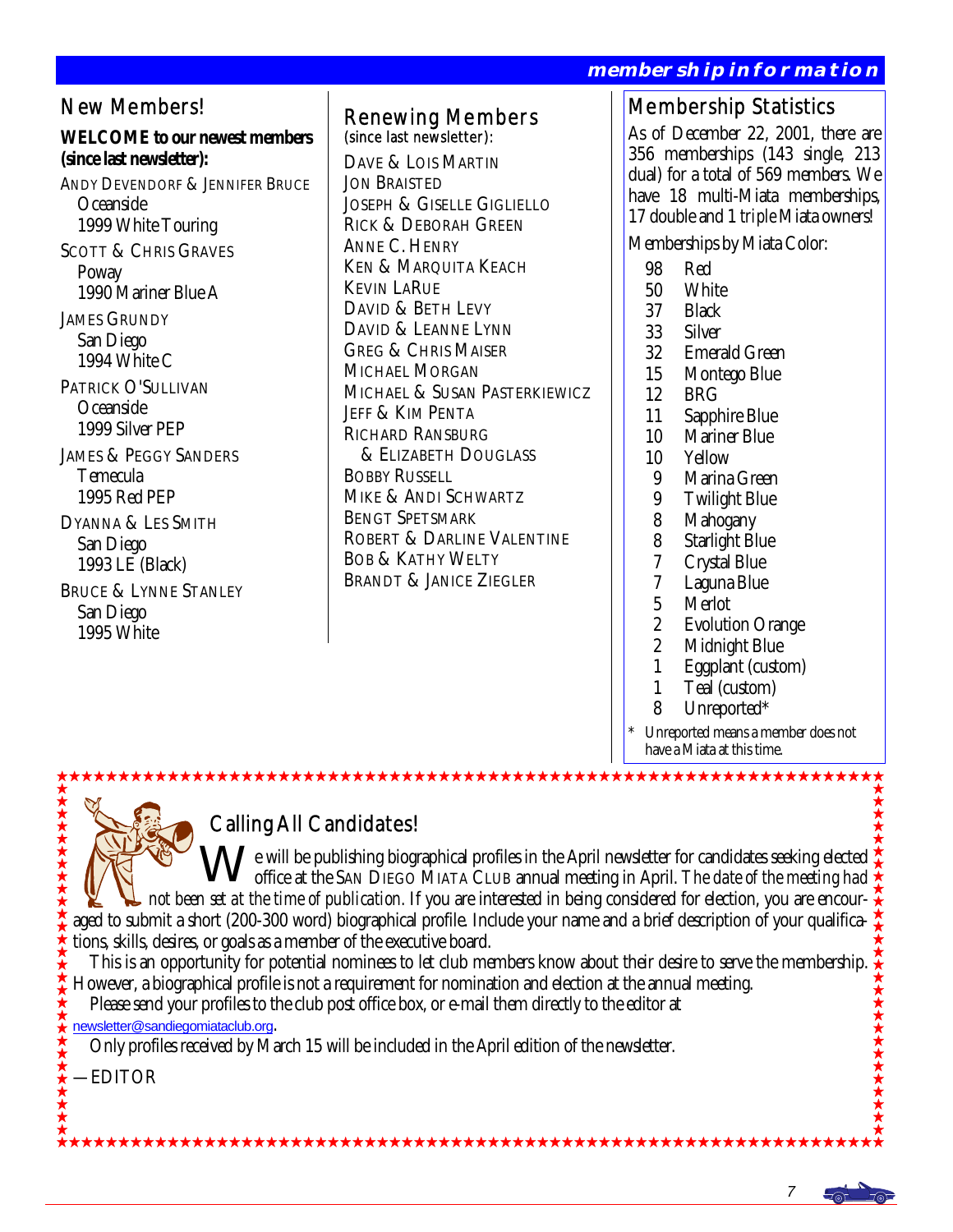



December 1 - Saturday<br>SDMC Holiday Party San Diego Automotive Museum



PHOTO: **RICHBEST** 





PHOTO: **RICH BEST** 



PHOTO: **RICHBEST** 



PHOTO:

to: Mark k Booπн







8 <u>a ka</u>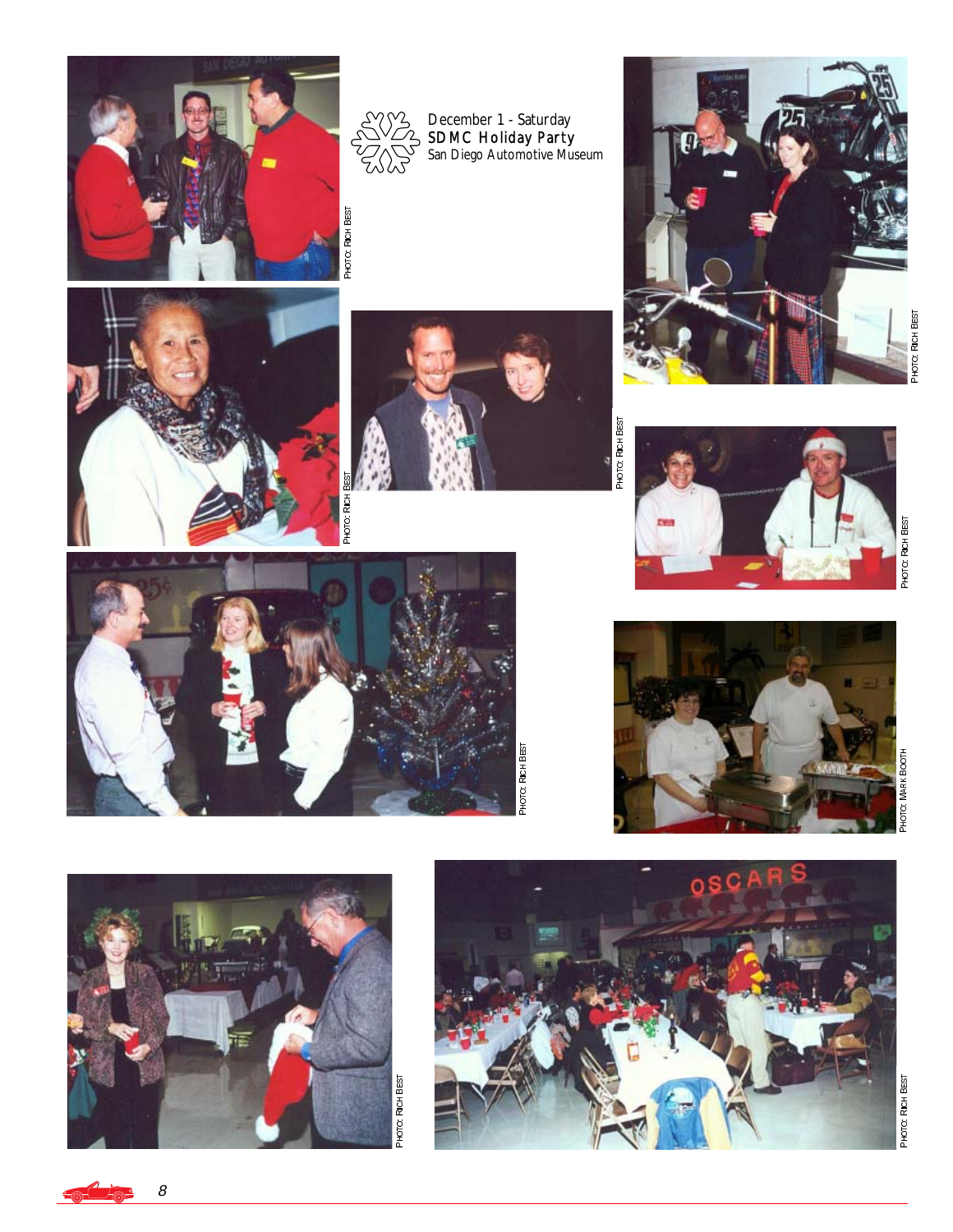

**Left— The lovely Laurie Waid took top honors in the women's hat category.** 

**Right— Dee and Wayne Johnson displayed their holiday spirit. The hats say "Have a EO Holiday." EO=Evolution Orange.** 

**Below— The contestants for the Holiday Hat Contest line-up. Mark Booth conducted the contest, which was decided by audience applause.** 



z



**Above— Eunice Bauman and her Zoom-Zoom had, replete with hanging ornaments.** 

**Below— Veronica Didier had an eclectic approach to her hat.** 









**And the winner is… Dustin Lewis!**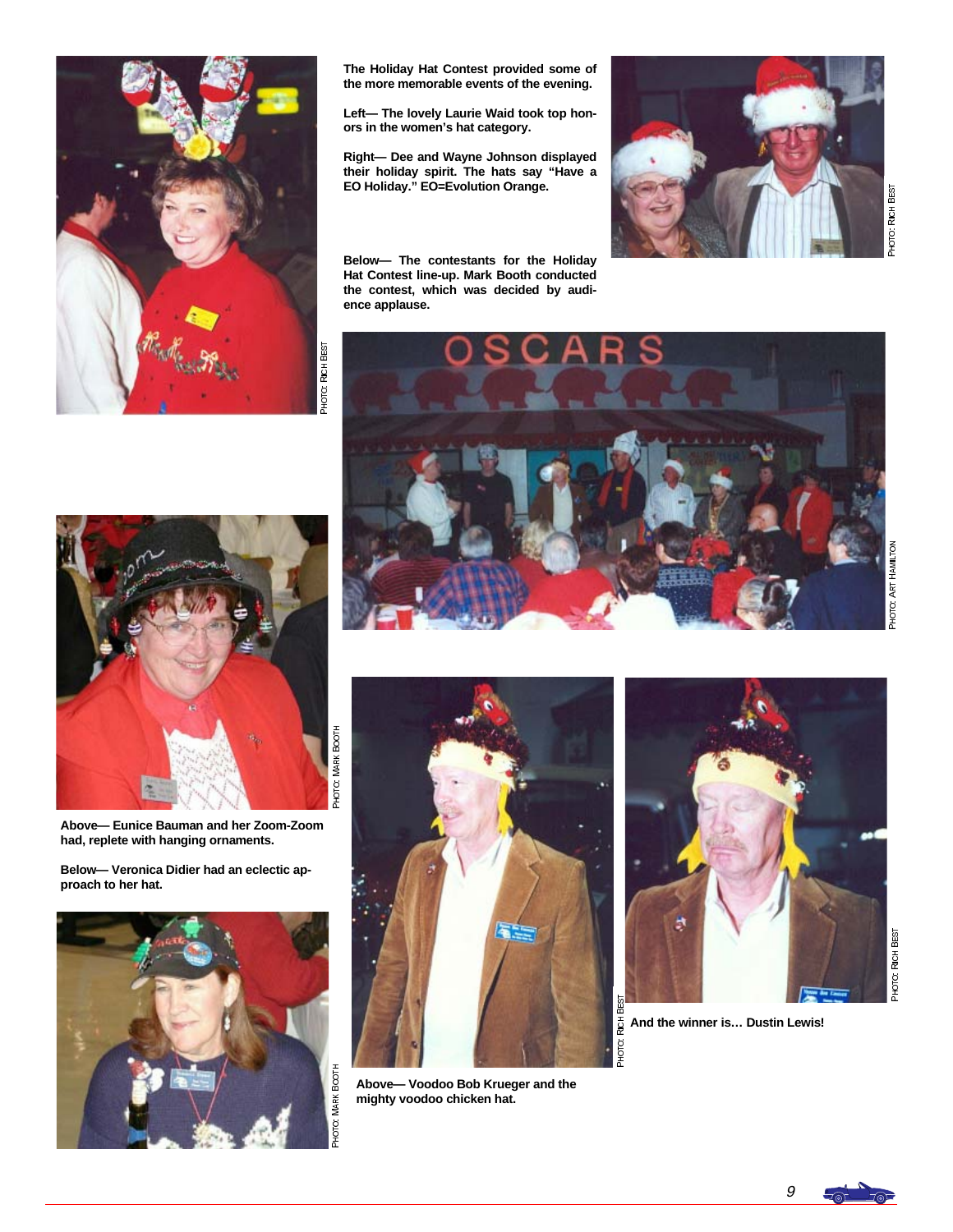# December 9, 2001 Autocross Results

Congratulations to the following SAN DIEGO MIATA CLUB members on their performance at the Solo2 championship event. The event was sponsored by the Datsun Competition Club of San Diego (DCCSD), and held at Qualcomm Stadium.

| Class           | Driver                  | Car       | <b>Place</b> |
|-----------------|-------------------------|-----------|--------------|
| <b>BS</b>       | <b>ED PITTS</b>         | Miata     | 7th          |
| <b>BS</b>       | <b>JOHN HILTON</b>      | Miata     | 9th          |
| <b>CSP</b>      | <b>RON CHAPMAN</b>      | Honda CRX | 2nd          |
| <b>CSP</b>      | <b>MARA CALER</b>       | Honda CRX | 4th          |
| IS <sub>2</sub> | <b>ROBERT HOLLAND</b>   | Miata     | 1st          |
| IS <sub>2</sub> | <b>RAINER MUELLER</b>   | Miata     | 3rd          |
| IS <sub>2</sub> | MICHAEL HEINITZ         | Miata     | 4th          |
| IS <sub>2</sub> | <b>STEVE WAID</b>       | Miata     | 5th          |
| IS <sub>2</sub> | <b>JD LIMA</b>          | Miata     | 7th          |
| IS <sub>2</sub> | <b>JIM BROKAW</b>       | Miata     | 10th         |
| <b>SM</b>       | <b>HOWARD KUZMINSKI</b> | Miata     | 6th          |
| SM              | <b>BRIAN GOODWIN</b>    | Miata     | 8th          |
| <b>Novice</b>   | <b>FEDERICO ABAD</b>    | Miata     | 11th         |
| Novice          | <b>ANDREW DEVENDORF</b> | Miata     | 17th         |
| <b>Novice</b>   | <b>MATTHEW TANS</b>     | Miata     | 19th         |
| Novice          | <b>DENNIS DIDIER</b>    | Miata     | 22nd         |
| <b>Novice</b>   | VERONICA DIDIER         | Miata     | 23rd         |

# **AUTOCROSS AT THE "Q"**



The following autocross events are *tentatively scheduled* to take place in the parking lot of Qualcomm Stadium:

| Saturday, January 19practice            |  |  |  |  |
|-----------------------------------------|--|--|--|--|
| Sunday, January 20championship          |  |  |  |  |
|                                         |  |  |  |  |
| Saturday, February 9practice            |  |  |  |  |
| Sunday, February 10championship         |  |  |  |  |
| Saturday, March 2practice               |  |  |  |  |
| Sunday, March 3championship             |  |  |  |  |
| Saturday, March 9practice               |  |  |  |  |
| Sunday, March 10championship            |  |  |  |  |
| Friday, March 15National Tour           |  |  |  |  |
| Saturday, March 16                      |  |  |  |  |
| $\mathbf{u}$<br>"<br>Sunday, March 17.  |  |  |  |  |
| Sunday, March 31championship            |  |  |  |  |
| To confirm autocross information, call: |  |  |  |  |
| San Diego SCCA Hotlines (619) 441-1333  |  |  |  |  |
| $(800)$ 360-4454                        |  |  |  |  |
| Web page<br>www.sdr-solo2.com           |  |  |  |  |
| Come participate or watch SAN           |  |  |  |  |
| <b>DIEGO MIATA CLUB members race at</b> |  |  |  |  |
| the autocross (timed event). To par-    |  |  |  |  |
| ticipate you need to register for a So- |  |  |  |  |

lo2 card and number (\$15) and have a DOT approved helmet. Loaner helmets are available at the autocross.

What is Snell?

t the track or the autocross, one **Not** the requirements is that you wear a helmet. The specifications for that helmet usually indicate a Snell rating. Just what is Snell?

 William "Pete" Snell was an amateur auto racer. He died of massive head injuries suffered in a racing accident in 1956 when his then "state-ofthe-art" helmet failed to protect him. As a memorial to Pete, a group of scientists, physicians, racing colleagues, and friends teamed together in a dedicated effort to promote research, education, testing, and development of standards geared to improve the effectiveness of automotive racing helmets. Through their work, the Snell Memorial Foundation was established in 1957.

# SDMC Members "Take Over" SDAD

At the November 28, 2001 meeting of the San Diego ASEBRING\* Drivers (SDAD) membership, three SAN DIEGO MIATA CLUB members were elected to the board of directors. SDAD is one of the four clubs that host the Solo2 events at Qualcomm stadium.

Elected to the SDAD board were:

ROBERT "JT" HOLLAND as president, BARBARA SHEV as vice president, and RAINER MUELLER as secretary.

CONGRATULATIONS!

\*ASEBRING—**A**ll **S**peed **E**vents **B**ut **R**acing, **I**ncluding **G**ymkhanas



10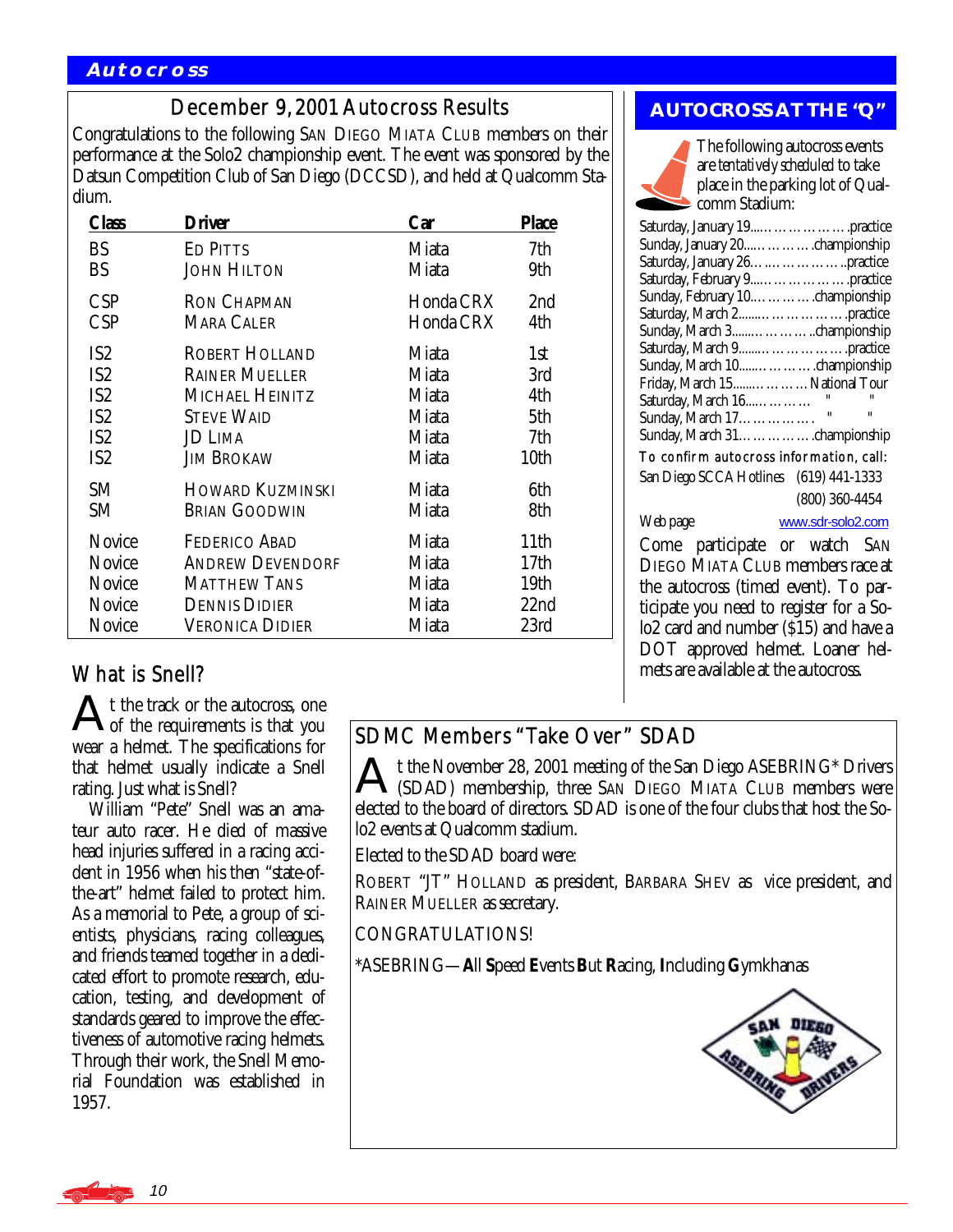# **Fun Runs**

PHOTO:

ED & MICHELLE LANGM

# December 16 - Sunday Borrego Springs "Pie" Run

he sun rose on a bright and blue sky as 25 Miatas and their enthusiastic occupants met at North County Fair, oooh'd and aaah'd the new Vivid Yellow 2002 owned by DENNIS and MARYANNE GARON, and headed east to meet the rest of the group forming at the Sizzler Restaurant in Ramona.



 The roads were smooth and dry as we first took Highland Valley Road to Bandy Canyon and then San Pasquel, Route 78 to Ramona, and joined another group of happy, smiling, SDMC members decked out in vari-



₽

ous holiday dress. JACK DILUSTRO conducted one of his many "drivers meetings," giving detailed instructions that were followed by no one. SUE DILUSTRO pointed up to the sky when asked which way was north. Everyone laughed and then suddenly realized they best pay closer attention to their run directions.

 Off went the 35 Miatas as we wound our way over Old Julian Highway and points north and east toward Borrego Springs. As we crested Route 22, the Salton Sea was visible in all its glory off in the distance. The number of twists and turns were too many to count as we wound down the mountain and settled into Borrego Springs for lunch at a variety of restaurants.



 Some of us had Mexican, some traditional burgers and fries, others opted for the deli, and still more enjoyed selections at the family restaurants. Some just walked through the town mall and did a bit of window shopping. We also were joined in Borrego Springs by ROZ and GARY SCOTT as well as MARIANNE and RAINER MUELLER. People will travel wide and far to join up with this group.

 We then queued up at Christmas Circle for the next portion of the run back up Banner Grade toward the infamous Wynola Road, with its twists and turns framed by trees and bushes





in full Fall colors. All roads point toward Dudley's Bakery/Julian Pie Shop in Santa Ysabel, where we were able to sample cookies and cider at Dudley's and get a glimpse of Santa, with a real white beard, before he headed back to the North Pole (maybe *that's* why Sue was pointing up in Ramona).

 We weren't done yet as we headed west via Old Julian Highway and Highland Valley Road back to I-15 for the official end of the run. The Borrego Springs Pie Run was officially clocked at 141 great miles, all qualifying for the Mileage Awards program. Fifty-three participants signed the official mileage log. Some did not but probably wished they had, as this run was the precursor of many more events to take place in 2002.

— JACK DILUSTRO



**Above and Below— A good chance to compare the new 2002 Vivid Yellow and the 1992 Sunburst Yellow.** 



CHARLENE & JIM MBRO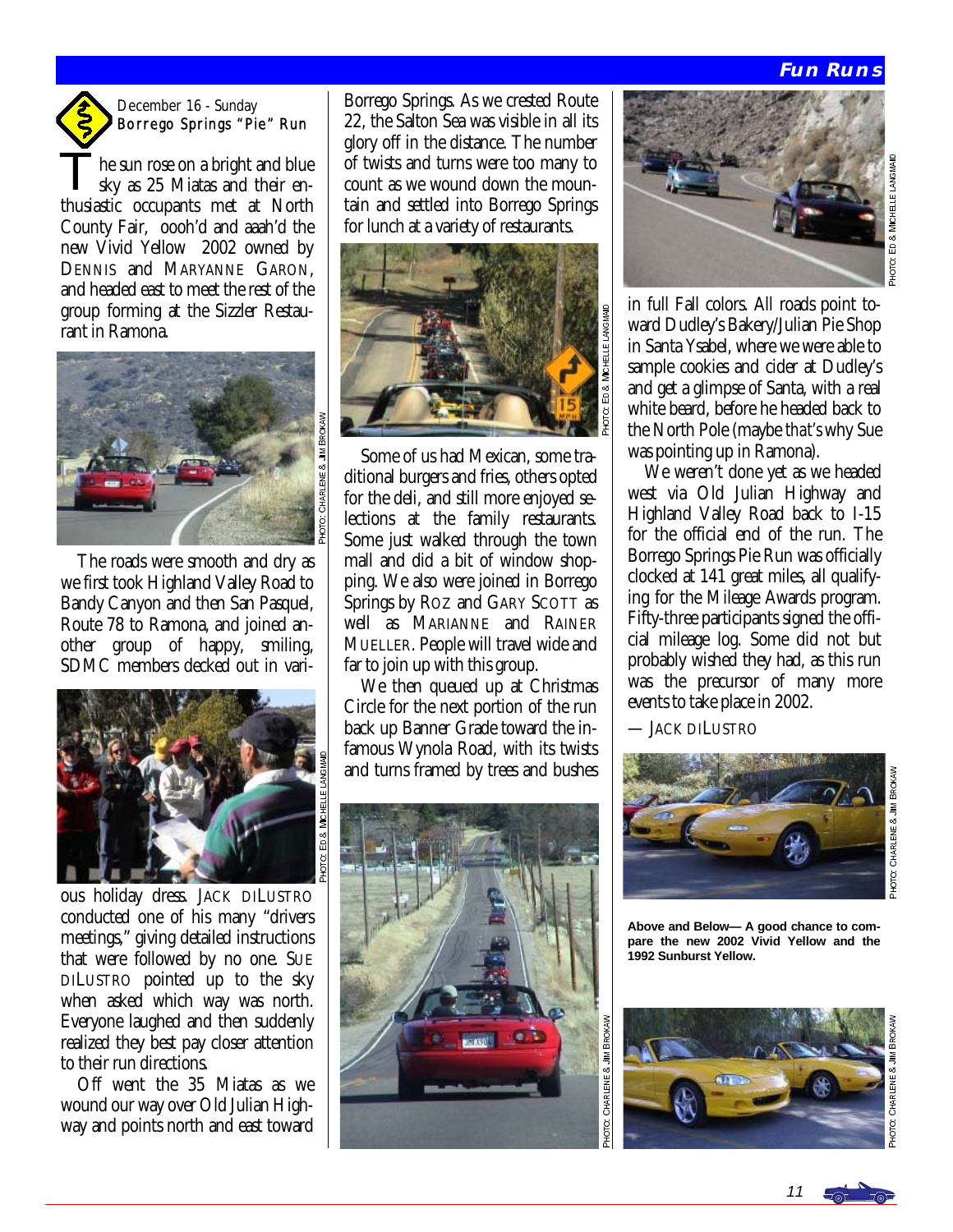

December 2 - Sunday San Marcos Holiday Parade

last minute request by the Kiwanis of San Marcos for our participation in their 6th annual Holiday Parade caused quite a scramble,

but those SDMC members who participated enjoyed the experience. As always, the gaily decorated Miatas carried more than their share of eversmiling VIPS the length of the parade route. A great start to the holiday season.







# **UPCOMING National and regional events**

Lone Star Miata Club's Miata Madness 2002



**When:** March 8th - 10th **Where:** Westin Beachwood hotel,

 located across the road from Texas Motor Speedway (TMS) in Fort Worth, Texas.

**Accommodations:** \$65 per night at the beautiful, new, Westin Beech wood hotel.

Space is very limited, especially for the popular hot laps that will take place on the exciting new road course inside Texas Motor Speedway. Only the first 50 hot laps registration forms received (based on postmark date) will be eligible for participation! We will have a fun filled weekend with several Miata events for all to enjoy. Funcannas, tours, pit stop, show & shine are but a few of the planned events. There are also some fabulous prizes to be won. Visit the Miata Madness 2002 Web site for event & hot lap registration forms.

<http://www.lonestarmiata.net/MM/index.html>

San Joaquin Valley Miata Club's 8th Annual Saint Patrick's Day Poker Run **When:** Saturday, March 16 **Where:** Old Town Clovis, CA **Cost:** \$45 per car - includes: Participation in Poker Run Lunch for Two Event T-Shirt (1) **Accommodations:**  Best Western Clovis Cole 415 Clovis Avenue Clovis, Ca 93612 (559) 299-1547 \$75 - Single or double occupancy Mention Miata Event for the discounted price Block of rooms held until 2-15-01 **Contact:** Scott or Nancy Moore (559) 692-2199 or [nmoore@sierratel.com](mailto:nmoore@sierratel.com)

<u>م+م</u> -ART HAM  $\frac{2}{3}$ 

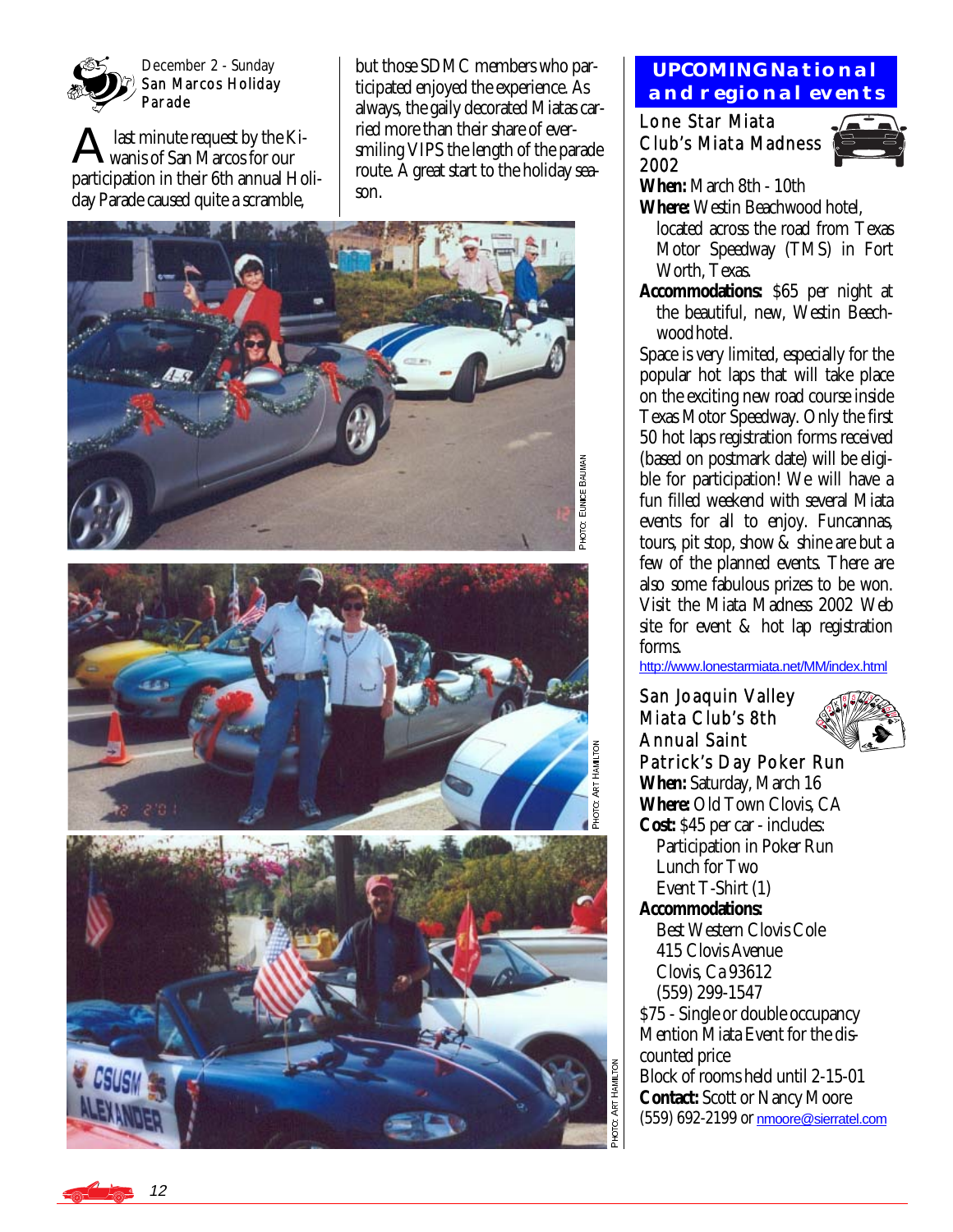Currently the longest running "active" annual event in California. This years' 8th annual SJVMC Poker Run will once again be held in Old Town Clovis, CA.

 If you have attended this event in the past you know how much fun it is. If this is your first time attending this event you won't be disappointed. The Poker Run is a fun-filled relaxed event that everyone will enjoy. What better way to see the Sierras of Central California but in a Miata.

# Okanagan Valley Miata Club Topless Sun Run

**When:** May 24 – 26

**Where:** Kelowna, British Columbia This will be the 2<sup>nd</sup> annual Topless Sun Run. A tentative schedule of the following events:

- Friday night—East Kelowna tour and a wine & cheese reception.
- Saturday—Summerland Tour & Poker Run with a Great Train Robbery & Barbeque Lunch on the Kettle Valley Steam Train [www.kettlevalleyrail.org](http://www.kettlevalleyrail.org) and a buffet dinner & mingle to close the day.
- Sunday—Possibly an Autocross or a winery tour.

Make your plans early as this weekend will book up quickly. There will be a cut off of 210 people for Saturday's Great train Robbery & Barbeque on the Kettle valley Steam Train.

**Accommodations:** We will be using the Sandman Hotel again this year at the same rate of \$85 per night and we have blocked 90 rooms until April 1. Please call the Sandman Hotel at (888) 526-1988 or (250) 860-6409 to reserve your room. Please say you are with the Miata Sun Run.

 We will require that event fees be pre-paid by check, in Canadian Funds, before April 1.

**Contacts:** Matt Scaife at

[miata\\_matt@hotmail.com](mailto:miata_matt@hotmail.com) or Shelly, [service@kelowanamotors.com](mailto:service@kelowanamotors.com). December 8 - Saturday Third Annual Victorian Christmas Tea

round twenty ladies joined MARY ANN WALLNER for the third rendition of her Victorian Christmas Tea in Julian. It looks as though everyone had fun.





TO: BARB SHEV



 $A$  guest speaker was on hand for<br>the regular monthly membership meeting in December. SDMC member BOB HALL attended his first monthly meeting (since he resides in Australia, he doesn't get to many) and spoke at length about the beginnings of the Miata.

 Generally regarded as the "Father of the Miata," Bob spoke about the design, engineering, and marketing decisions that went into creating the Miata. The underlying principles of a light weight, inexpensive, two-seat

roadster that most anyone could afford and enjoy.

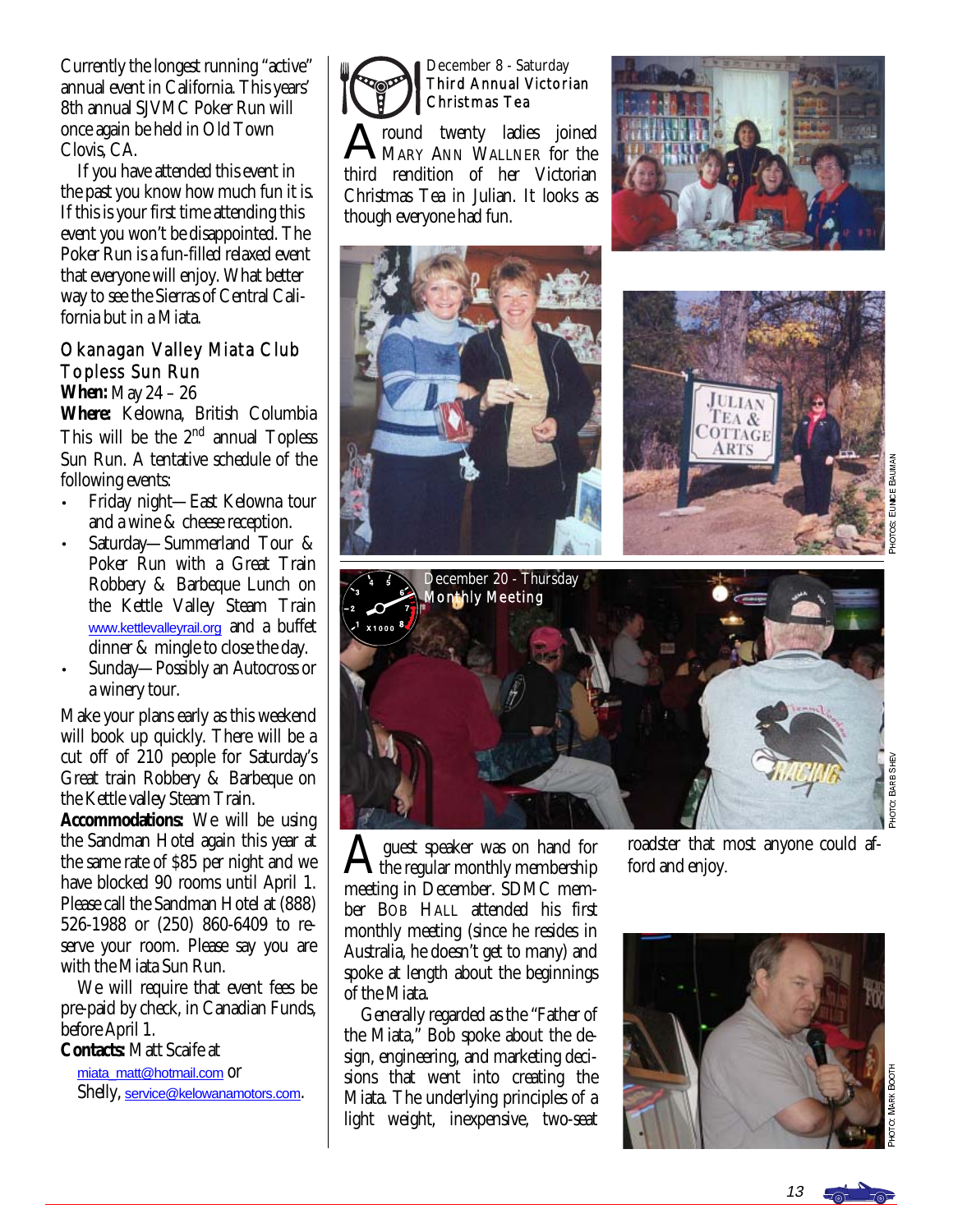

December 15 - Saturday Holidays Tech Day

Why have a Tech Day during the holidays, when people are busy with so many other activities? And who would *want* to host a tech day during the holidays, when people are busy with so many other activities? The answer is simple. *I* would because I wanted to get some new adjustable shocks installed on my Miata and had never done a shock installation before. Besides, I wasn't sure I had all of the necessary tools.

 The results were remarkable. I now have four new Koni adjustable shocks…a new windshield…and three new chassis braces. Three other members had windshields installed… dents were removed…white gauge faces were installed…"baby teeth" were removed from at least five cars… and an estimated 60 people participated in one way or another, if only by eating and socializing. Miatas lined



David Drive and neighbors came by to see what was going on.

 The success of a participatory day like December 15<sup>th</sup> relies on the active participants. At one time or another the following people were under and around my car participating in the installs. ELLIOT SHEV, ANTHONY WILDE, JIM BROKAW, JT HOLLAND, MIKE FAIRCLOTH, TED KESSLER, and MIKE HEINITZ. I could easily have overlooked someone because of all of the activity. DAVE MARTIN helped with the install of the white gauge faces, HOWARD KUZMINSKI and RAINER MUELLER helped remove "baby teeth," and BRIAN GOODWIN brought a new exhaust that found its way onto MARK BOOTH'S new Miata.



 By mentioning so many, I know I have overlooked some that participated in helping. But one I refuse to overlook is the hostess for the event. LAURIE WAID provided snacks, hot dogs, and chili all day long. There was almost as much activity in the kitchen as there was in the garage and driveway.



 This event was so successful that we already have plans for two more tech days in the next six months. Just watch for the details. Thanks to all for making the holidays the perfect time for a tech day.

— STEVE WAID



# Smog Check Your Car Lately?

I would like to share with you my recent experience getting the "Kingfish" smogged. Like all of us with cars over 5 years old, you need to have a smog check to register the car.

This year, I was required to take my



test only station, I thought nothing of it.

(Continued on page 15)